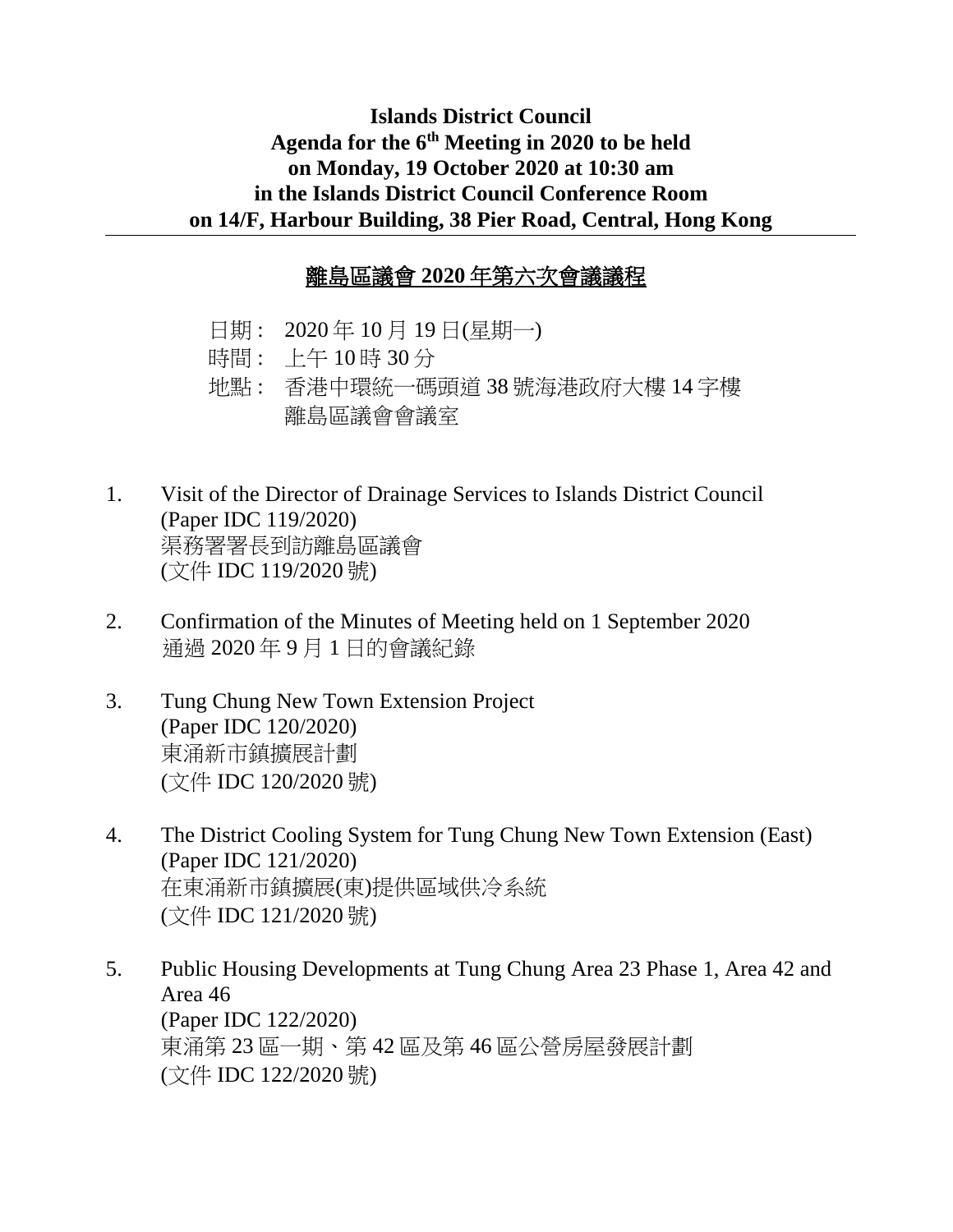- 6. Question on security concerns of Yat Tung Estate in Tung Chung (Paper IDC 98/2020) 有關東涌逸東邨大廈保安的提問 (文件 IDC 98/2020 號)
- 7. Question on the section of Chung Yan Road off North Lantau Hospital (Paper IDC 99/2020) 有關北大嶼山醫院對出一段松仁路的提問 (文件 IDC 99/2020 號)
- 8. Question on the use of and planning for the vacant land outside Tung Chung Municipal Services Building (Paper IDC 123/2020) 有關東涌市政大樓對出空置土地的用途及規劃的提問 (文件 IDC 123/2020 號)
- 9. Question on proposal of replacing the nullah at Tung Chung Road with box culvert (Paper IDC 124/2020) 有關建議將東涌道明渠引水道改為暗渠的提問 (文件 IDC 124/2020 號)
- 10. Question on restricting discussion by District Council to livelihood issues only (Paper IDC 125/2020) 有關區議會只可討論民生議題的提問 (文件 IDC 125/2020 號)
- 11. Question on substantial fare increase of 15% of kaito plying between Peng Chau and Discovery Bay (Paper IDC 126/2020) 有關來往坪洲及愉景灣的街渡航線大幅加價 15%的提問 (文件 IDC 126/2020 號)
- 12. Question on design of Yung Shue Wan Pier Improvement Programme and request for public consultation (Paper IDC 127/2020) 有關榕樹灣碼頭改善計劃的設施設計及要求進行公眾諮詢的提問 (文件 IDC 127/2020 號)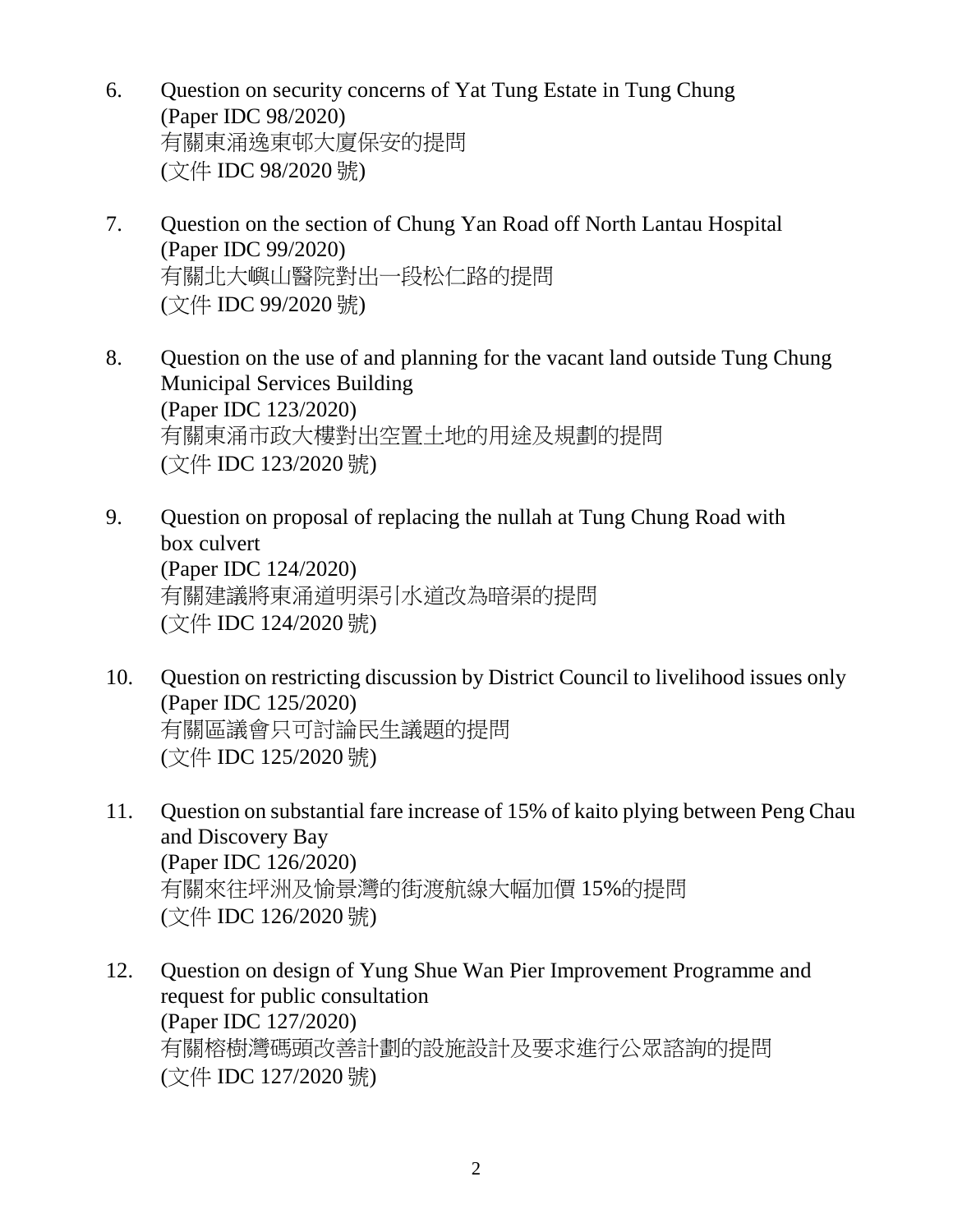- 13. Question on refusal of the application from Lung Ngam Monastery in Tai O for issue of private columbarium licence (Paper IDC 128/2020) 有關拒絕大澳龍巖寺的私營骨灰安置所牌照申請的提問 (文件 IDC 128/2020 號)
- 14. Question on a case of residents being hit by buffaloes in Pui O (Paper IDC 129/2020) 有關貝澳水牛撞傷居民事件的提問 (文件 IDC 129/2020 號)
- 15. Question on progress of study on Outlying Islands Sewerage Stage 2–Lamma Village Sewerage Phase 2 Package 2 (Paper IDC 130/2020) 有關離島污水收集系統第 2 階段-南丫鄉村污水收集系統第 2 期第 2 部分 研究進度的提問 (文件 IDC 130/2020 號)
- 16. Question on impact on health of residents after completion of base station in Ying Tung Estate (Paper IDC 131/2020) 有關迎東邨基站落成後對居民健康的影響的提問 (文件 IDC 131/2020 號)
- 17. Question on shop front extensions on the open space opposite Tin Hau Temple at Chung Hing San Street (Paper IDC 132/2020) 有關中興新街天后廟對出空地店舖阻街的提問 (文件 IDC 132/2020 號)
- 18. Question on Lantau Tomorrow Vision (Paper IDC 133/2020) 有關「明日大嶼願景」的提問 (文件 IDC 133/2020 號)